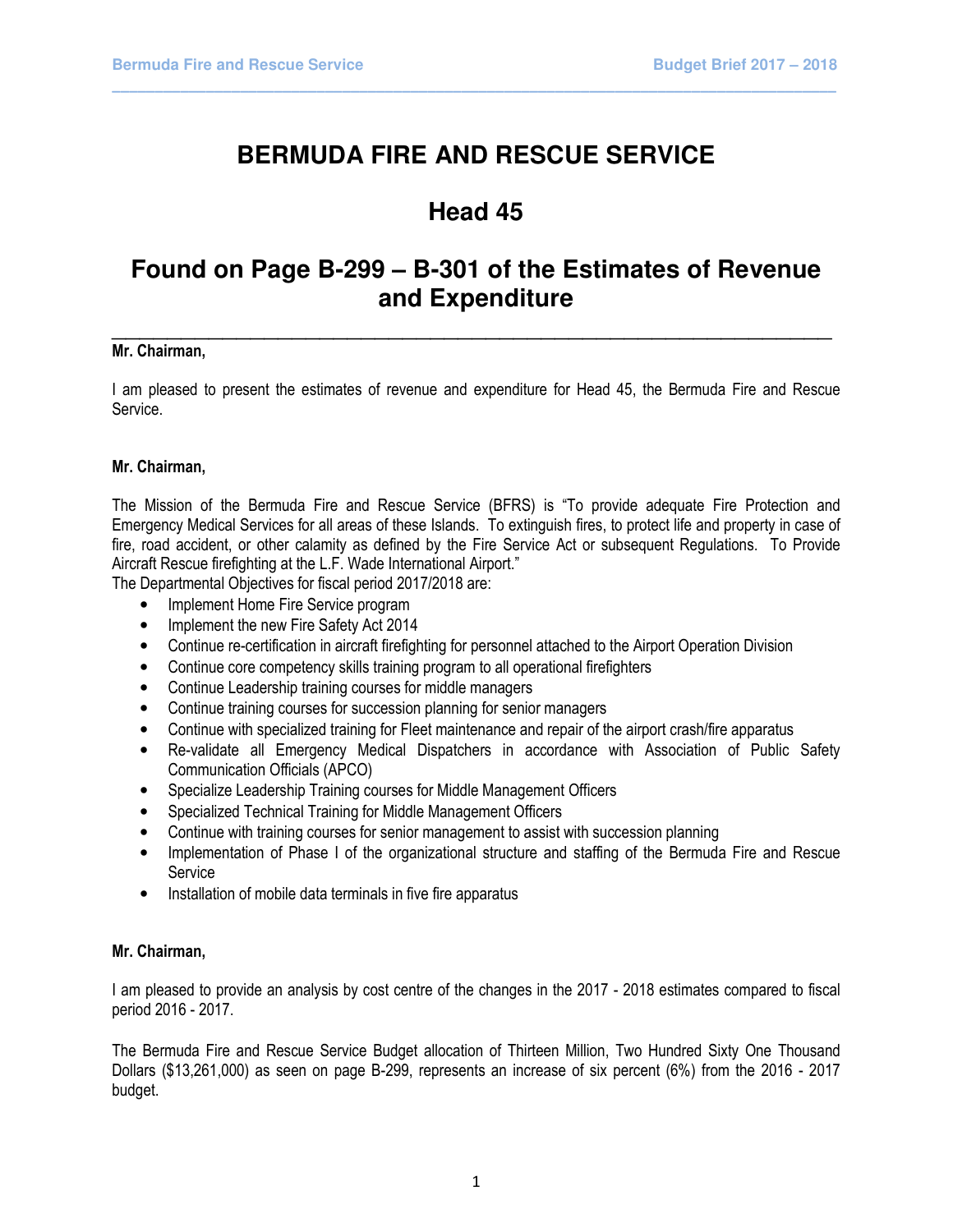For your convenience, Mr. Chairman, I will highlight a few of the more notable changes.

# Cost Centre 55080 Other Services Central \$277,000

This Cost centre is responsible for the maintenance of all Bermuda Fire and Rescue Service vehicles and equipment. This division consists of four (4) personnel who are tasked to ensure that all emergency vehicles and related equipment are maintained to manufacturer and recognized safety standards. Funding in this cost centre also includes cost for the Service's Cook who provides meals to staff weekdays and during emergencies. This cost centre has not been changed in comparison to Fiscal year 2016/2017.

\_\_\_\_\_\_\_\_\_\_\_\_\_\_\_\_\_\_\_\_\_\_\_\_\_\_\_\_\_\_\_\_\_\_\_\_\_\_\_\_\_\_\_\_\_\_\_\_\_\_\_\_\_\_\_\_\_\_\_\_\_\_\_\_\_\_\_\_\_\_\_\_\_\_\_\_\_\_\_\_\_\_\_\_\_

# Cost Centre 55060 Central Emergency Fire Service \$6,262,000

The Central Emergency Fire Service Cost Centre covers the provision of Fire & Emergency Services from the Hamilton Fire Station, King Street. This station responds to Fire, Road Traffic Accidents and Hazardous material incidents as well as provides support to all the other Fire Stations when required. The Hamilton Station has a total of fifty six (56) personnel providing 24/7 emergency coverage on a four shift system. This Cost Centre has been increased by Seven Hundred and Ninety Four Thousand Dollars (\$794,000) which represents a 15% increase due to four (4) new firefighters commencing employment in April 2017.

# Cost Centre 55070 Emergency Medical Service \$157,000

This cost centre solely represents salaries allocated to the Chief Fire Officer for the overall operational management of the Bermuda Fire & Rescue Service.

# Cost Centre 55090 St. George's Emergency Fire Services \$1,216,000

The St. George's Emergency Fire Services Cost Centre covers the provision of Fire & Emergency Medical Services for the Clearwater Fire Station, located at Southside, St. David's. This station responds to Emergency Medical, Fire and Hazardous material incidents, as well as provides support to the Airport Operations Division of the Bermuda Fire & Rescue Service for aircraft incidents. The Bermuda Fire & Rescue Service has partnered with Bermuda Hospitals Board to continue the Island Wide Joint Ambulance Initiative. This initiative began on January 2<sup>nd</sup>, 2015. This Division has a total of thirteen (13) personnel providing 24/7 emergency coverage on a four shift system. This Cost Centre has been increased by Twelve Thousand Dollars (\$12,000) which represents a 1% increase.

# Cost Centre 55100 Emergency Medical Services \$50,000

In contrast to the previous cost centre, this allocation covers the purchase of Emergency Medical Supplies for the Bermuda Fire & Rescue Service. This Cost Centre has been decreased in comparison to Fiscal year 2015 – 2016 by Fifteen Thousand Dollars (\$15,000) which represents a 23% decrease.

# Cost Centre 55120 West End Emergency Fire Service \$897,000

This Cost Centre covers the provision of Fire & Emergency Medical Services for the Port Royal Fire Station located at Middle Road, Southampton. This station responds to Emergency Medical, Fire and Hazardous material calls and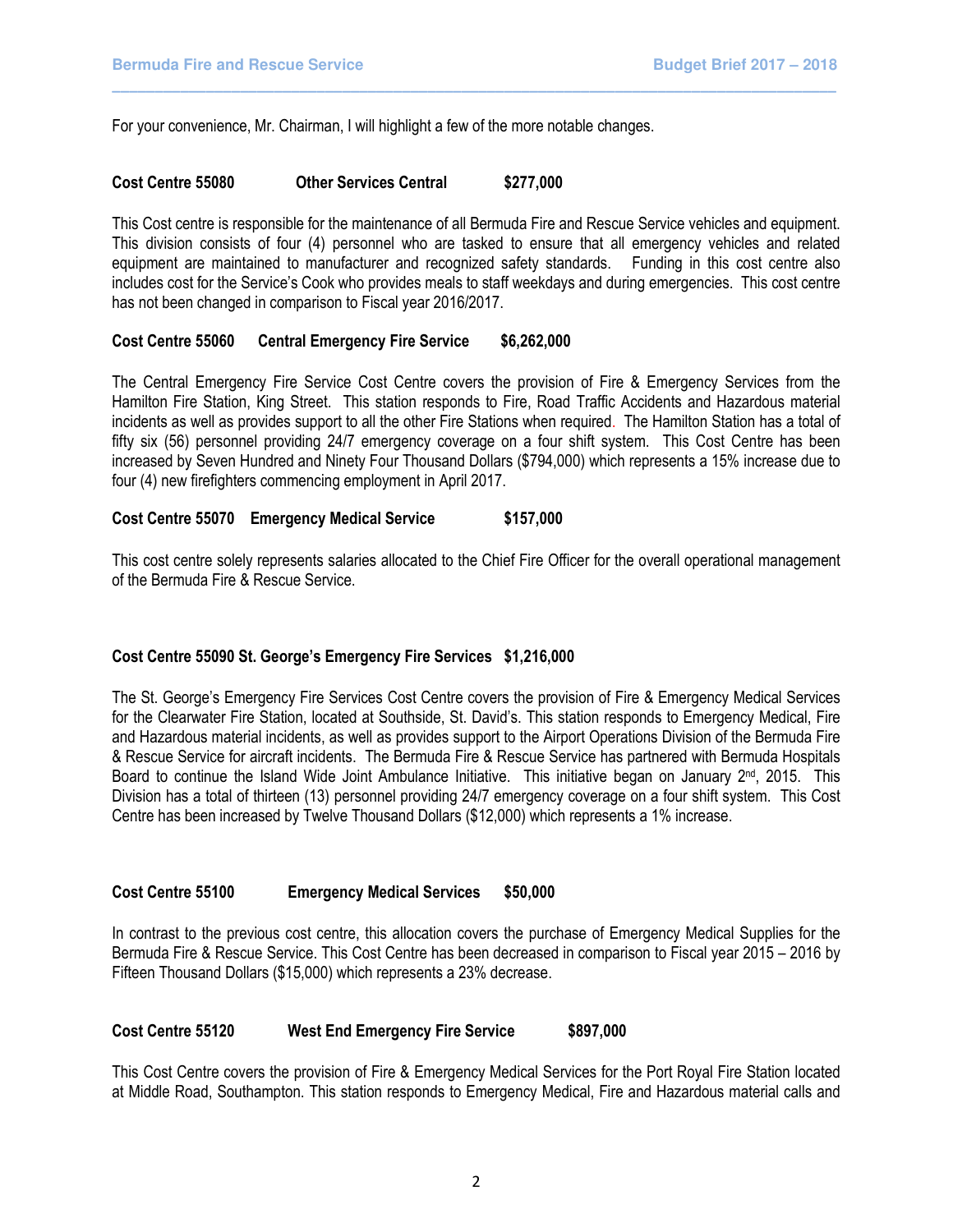provides support to the Hamilton and Clearwater Stations for emergencies when required. This Division has a total of nine (9) personnel providing 24/7 emergency coverage on a four shift system. This Cost Centre has been decreased by Six Thousand Dollars (\$6,000) which represents an 1% decrease.

\_\_\_\_\_\_\_\_\_\_\_\_\_\_\_\_\_\_\_\_\_\_\_\_\_\_\_\_\_\_\_\_\_\_\_\_\_\_\_\_\_\_\_\_\_\_\_\_\_\_\_\_\_\_\_\_\_\_\_\_\_\_\_\_\_\_\_\_\_\_\_\_\_\_\_\_\_\_\_\_\_\_\_\_\_

# Cost Centre 55150 Training \$113,000

Funding allocation in this Cost Centre represents costs associated with the further development of Officers and NCO's throughout the various Divisions of the Bermuda Fire & Rescue Service. In 2016 three (3) Officers attended the Fire and Emergency Services Training Institute Toronto, Canada. In September 2016, one (1) Officer successfully obtained the National Fire Protection Association, Professional Fire Service Instructors Level 1 Certification, and in October 2016 two (2) Officers successfully obtained the National Fire Protection Association, Fire and Explosive Investigators Certification. These various development programmes are designed to prepare Officers to deliver certified training courses in Bermuda and to enhance the ability of the Service to investigate cause of fires. In 2016 Fire Officers completed eight hundred and six (806) hours of continuing education units by way of a new E-Learning platform. This new learning platform facilitates maintenance of Officers' professional Fire Fighter and Emergency Medical Technician certifications. In April 2017 four (4) new Recruit Fire Officers will commence a five (5) month training programme to the National Fire Protection Association, Professional Firefighting Standards. This Cost Centre has not been changed in comparison to Fiscal year 2016/2017.

# Cost Centre 55030 Fire Prevention Training \$15,000

In contrast to the previous cost centre, this allocation covers the training costs for the Fire Prevention Division which consists of three (3) Lieutenants. The Fire Safety Act 2014 was passed in the 2014/2015 fiscal year and will generate revenue in 2017/2018 from the new licensing fees once enacted. The Fire Prevention Division also hosts the yearly Fire Prevention Week which promotes fire awareness in schools and the community. This Cost Centre has not changed in comparison to Fiscal year 2016 - 2017.

### Cost Center 55170 General Administration \$940,000

This Cost Center provides General Administration at the Southside Headquarters and the Hamilton Station. The General Administration section ensures that the entire operations of the Bermuda Fire & Rescue Service are managed professionally, namely the Budget, Salaries, Inventory, Staff Leave, etc. This Cost Center has 7 personnel in total.

# Cost Center 55190 Emergency Dispatch \$795,000

This Cost Center provides Emergency Dispatch coverage for all 911 emergency calls covering all parishes. This Cost Center has 14 personnel in total. Each year all Emergency Medical Dispatchers are required to be re-validated in accordance with the Association of Public Safety Communication Officials (APCO).

Cost Center 55200 Airport Fire Station \$2,532,000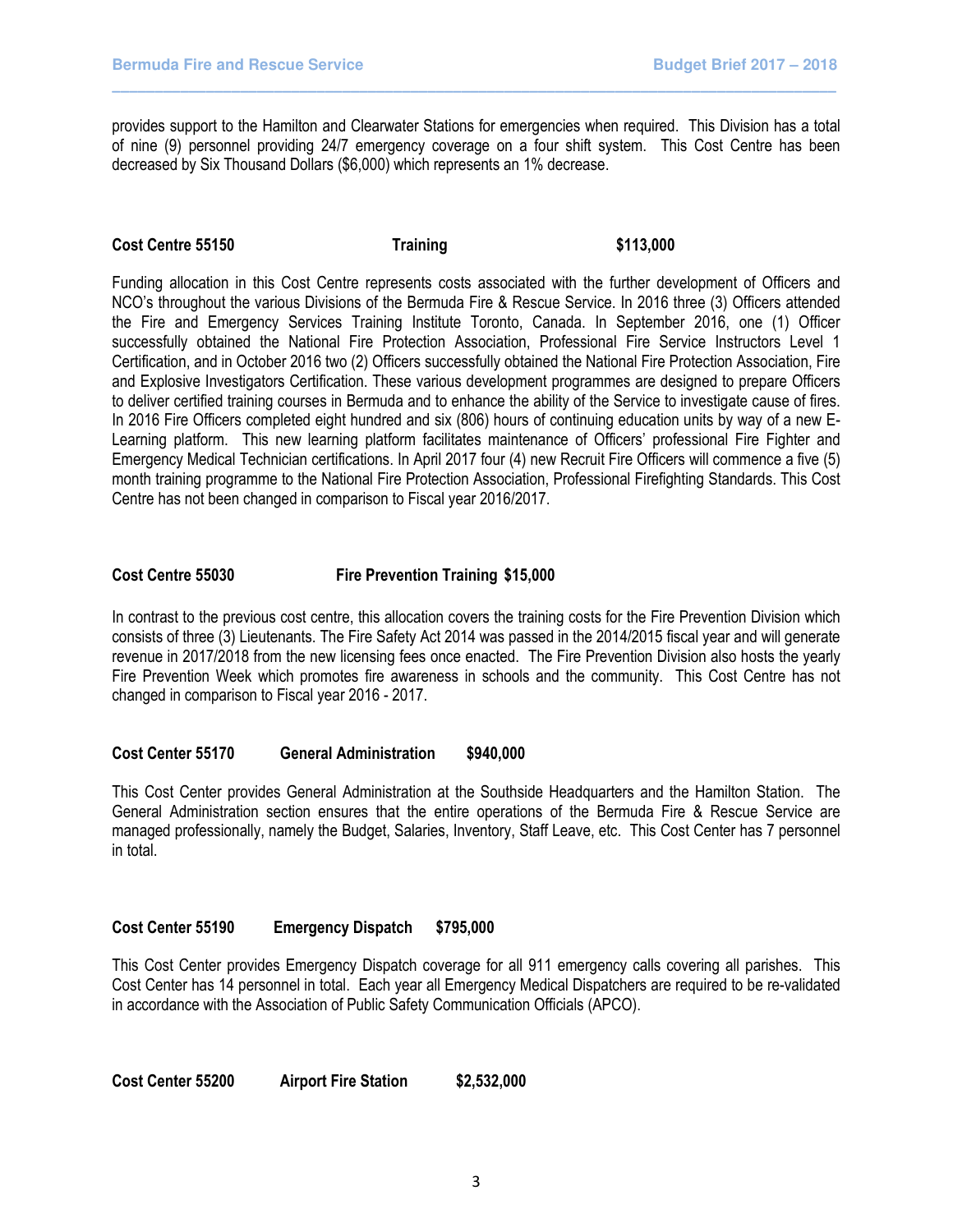This Cost Center provides Aircraft Rescue and Fire Fighting Services at the L.F Wade International Airport, as prescribed by the Overseas Territories Aviation Requirements part 140 and the Bermuda Civil Aviation Authority. This Cost Center has 24 personnel in total. Additionally this Cost Center was reduced by Forty Thousand Dollars (\$40,000) which represents a 2% reduction.

\_\_\_\_\_\_\_\_\_\_\_\_\_\_\_\_\_\_\_\_\_\_\_\_\_\_\_\_\_\_\_\_\_\_\_\_\_\_\_\_\_\_\_\_\_\_\_\_\_\_\_\_\_\_\_\_\_\_\_\_\_\_\_\_\_\_\_\_\_\_\_\_\_\_\_\_\_\_\_\_\_\_\_\_\_

#### Cost Center 55110 Eastern Volunteer Division \$7,000

Funding allocation in this Cost Centre represents costs associated with the Eastern Volunteer Division which currently consists of seven (7) Volunteer firefighters. These volunteers continue to support the full time staff during emergency incidents in particular being recalled for aircraft incidents and hurricanes.

Page C – 14

# CAPITAL EXPENDITURE \$822,414

# Mr. Chairman,

The total Capital Expenditure for the Bermuda Fire and Rescue Services is (\$822,414), all allocated to Capital Acquisitions, compared to (\$0) in 2016/2017.

The allocations of these funds will enable the purchase of an Ambulance, at a cost of One Hundred Nine Thousand, Nine Hundred and Thirty One Dollars (\$109,931). Twenty One Thousand, Nine Hundred Dollars (\$21,900) will be used to replace an overhead door in the Fire Service workshop and Six Hundred Ninety Thousand, Five Hundred and Eighty Three Dollars (\$690,583) will be used as half payment on a new Fire Service Ladder Truck.

# MANPOWER

# Mr. Chairman,

The 'full time' complement has remained unchanged at one hundred and twenty eight (128) personnel for 2017/2018. Notwithstanding the Fire Service has recruited four (4) fire fighter positions for the 2017/2018 fiscal period.

#### PERFORMANCE MEASURES

#### Mr. Chairman,

The Department's Performance Measures are found on page B-301. Members will note that the Output Measures in the budget book are not presented in sequential order by Cost Centre. I will highlight a few notable achievements and identify them by Cost

| <b>MEASURE/INDICATOR</b>                               | ACTUAL<br><b>OUTCOME</b> | <b>FORECASTED</b><br><b>OUTCOME 16/17 OUTCOME 17/18</b> | <b>TARGET</b> |
|--------------------------------------------------------|--------------------------|---------------------------------------------------------|---------------|
| <b>BUSINESS UNIT: 55060 Central Emergency Services</b> |                          |                                                         |               |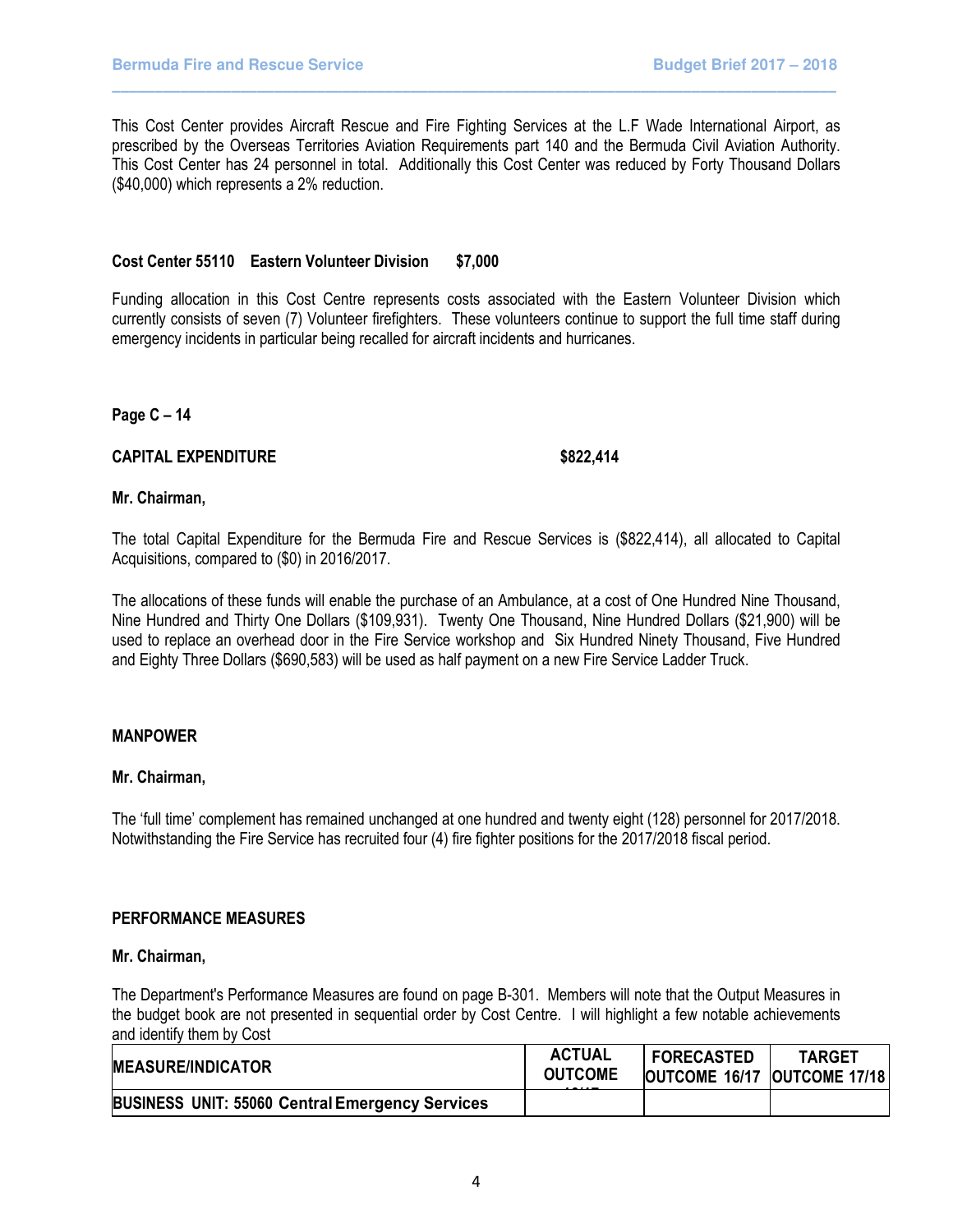| Percentage of incidents in the city from the total number of<br>calls        | 42%    | 40%    | 40%    |
|------------------------------------------------------------------------------|--------|--------|--------|
| Percentage of road traffic accidents from total number of calls              | 26%    | 35%    | 24%    |
| Average response time per call                                               | 7 mins | 7 mins | 7 mins |
| Business Unit: 55090 East End Emergency Services                             |        |        |        |
| Percentage of road traffic accidents from total number of calls              | 12%    | 12%    | 12%    |
| Percentage of emergency medical calls from the total number<br>of calls      | 73%    | 70%    | 70%    |
| Business Unit: 55120 West End Emergency Services                             |        |        |        |
| Percentage of road traffic accidents from total number of calls              | 21%    | 15%    | 18%    |
| Percentage of emergency medical calls from the total number<br>of calls      | 61%    | 70%    | 65%    |
| Business Unit: 55190 Emergency Medical Dispatch                              |        |        |        |
| Percentage of emergency medical dispatches from the total<br>number of calle | 58%    | 58%    | 58%    |
| Percentage of fire dispatches from the total number of calls                 | 45%    | 45%    | 44%    |
| Business Unit: 55200 Airport Operations Division                             |        |        |        |
| Percentage of aircraft refueling calls from the total number of calls        | 10%    | 10%    | 10%    |
| Percentage of inflight emergency calls from the total number of<br>calls     | 1%     | 2%     | 1%     |

\_\_\_\_\_\_\_\_\_\_\_\_\_\_\_\_\_\_\_\_\_\_\_\_\_\_\_\_\_\_\_\_\_\_\_\_\_\_\_\_\_\_\_\_\_\_\_\_\_\_\_\_\_\_\_\_\_\_\_\_\_\_\_\_\_\_\_\_\_\_\_\_\_\_\_\_\_\_\_\_\_\_\_\_\_

# Mr. Chairman,

In 2009 the Bermuda Government requested the services of the Office of the Chief Fire and Rescue Advisor (United Kingdom) to conduct a review of the Bermuda Fire and Rescue Service. The review was completed and a report was prepared and approved by Cabinet in 2011. The Chief Fire Officer in conjunction with the Ministry of National Security has developed a strategic plan which is ongoing.

The Service continues to encourage its personnel to undergo career development and skill certification opportunities both locally and abroad. During the past year the following personnel have successfully completed the respective training:

Fire Fighter Delton White attended the Fire and Emergency Services Training Institute in Toronto, Canada and successfully obtained the National Fire Protection Association, Professional Fire Service Instructors Level 1 Certification. Lieutenant Leonard Davis and Lieutenant Albert Jay Donawa, attended the Fire and Emergency